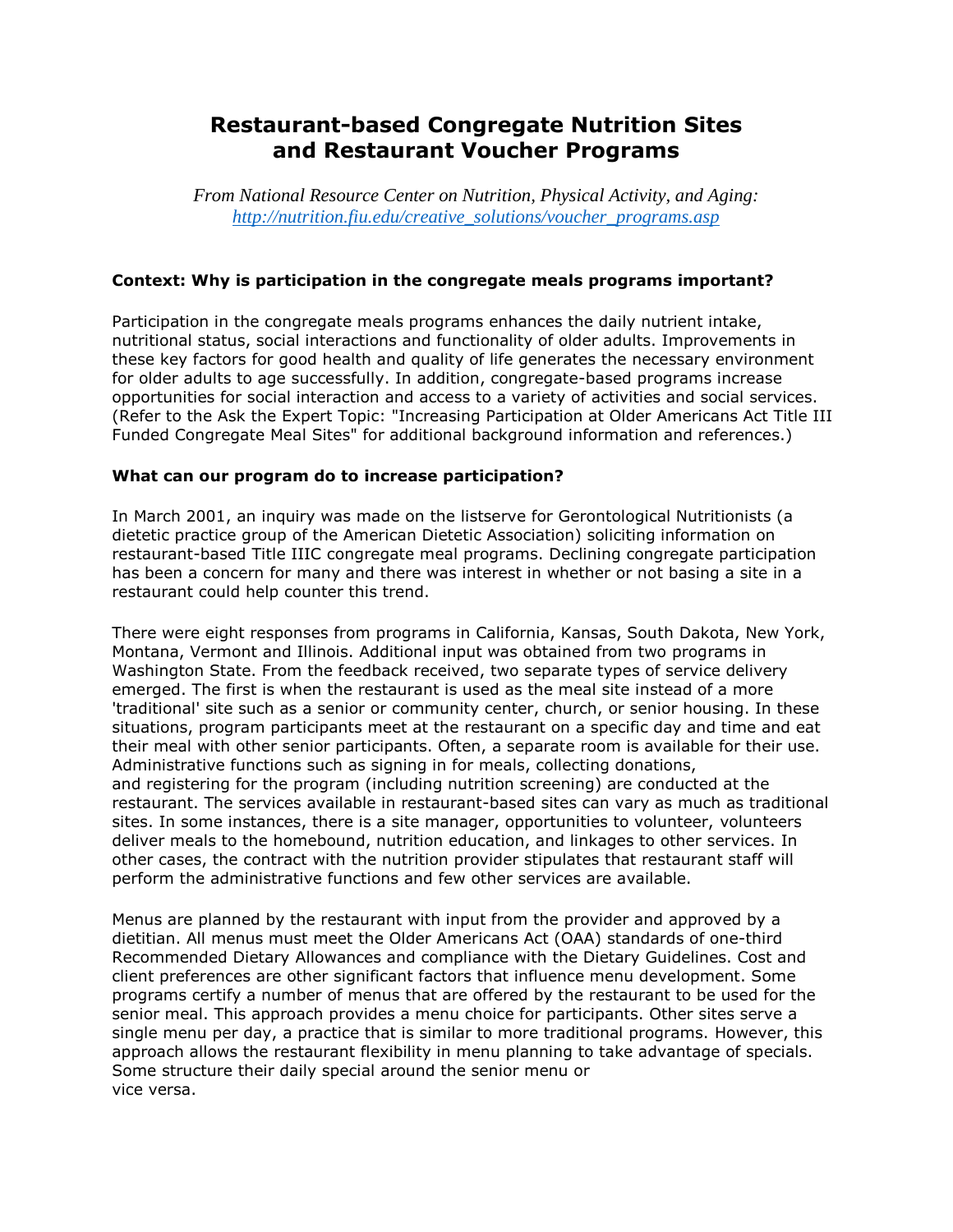In contrast to the programs described above, a second type of services delivery was described. In these voucher programs, vouchers are provided for individuals to redeem at specified restaurants or other facilities - a couple of programs provide vouchers for hospital cafeterias. There is no set meeting time and participants have greater flexibility in determining the time they choose to eat. Barring any limitations imposed by the facility (one hospital honors vouchers only at breakfast or dinner), individuals may eat at any time the facility is operating, including weekends and evenings. Set menus are available from which to choose. Menus must be approved by a dietitian and meet OAA standards. To obtain vouchers, older adults usually go to a central location such as a senior center where they provide required registration information and make their donation. Vouchers are then issued and usage tracked according to program protocol. Some programs require the restaurant to verify identification before honoring the voucher.

In reporting the benefits and challenges of these two types of programs, several common themes emerged and are outlined below.

## **Benefits:**

- Overall, respondents stated the participation was high in restaurant-based programs.
- These programs are most successful in rural areas and/or with ethnic groups where there is a lack of traditional sites available to meet the need. lder adults definitely enjoy the amenities of eating in a restaurant. They appreciate choice in the menu; like food that is freshly prepared and not held for a long period of time, transported or reheated; there is a more welcoming ambiance that is less institutional; and the restaurant doesn't have the "stigma" of some senior centers.
- Some stated younger individuals and more male veterans attended when meals were served at a restaurant.
- Because the restaurant has staff to prepare and serve foods, some programs found it to be more cost effective in terms of labor- staff were better utilized.
- Older adults enjoy the attention from restaurant staff -one stated they were treated like `kings and queens.'
- There is a perception of better value some appreciated the larger meals and the leftovers they could take home.
- In smaller, rural communities, the program provides steady income for the restaurant that allows them to stay open for the rest of the community.
- Eating at the restaurant provides more intergenerational socialization opportunities - they may see friends or neighbors that normally wouldn't attend a congregate site.
- Voucher program participants valued the flexibility in meeting times they could be used for meal times not offered at congregate sites (evenings, weekends).
- A couple of programs reported that attendance is growing at restaurants while declining at traditional sites.

#### **Challenges:**

- The program control over what is served can sometimes be difficult and fat content of the meals tends to be high.
- Adhering to the donation policy meets with some challenges.
- Meal cost is a little higher than traditional sites.